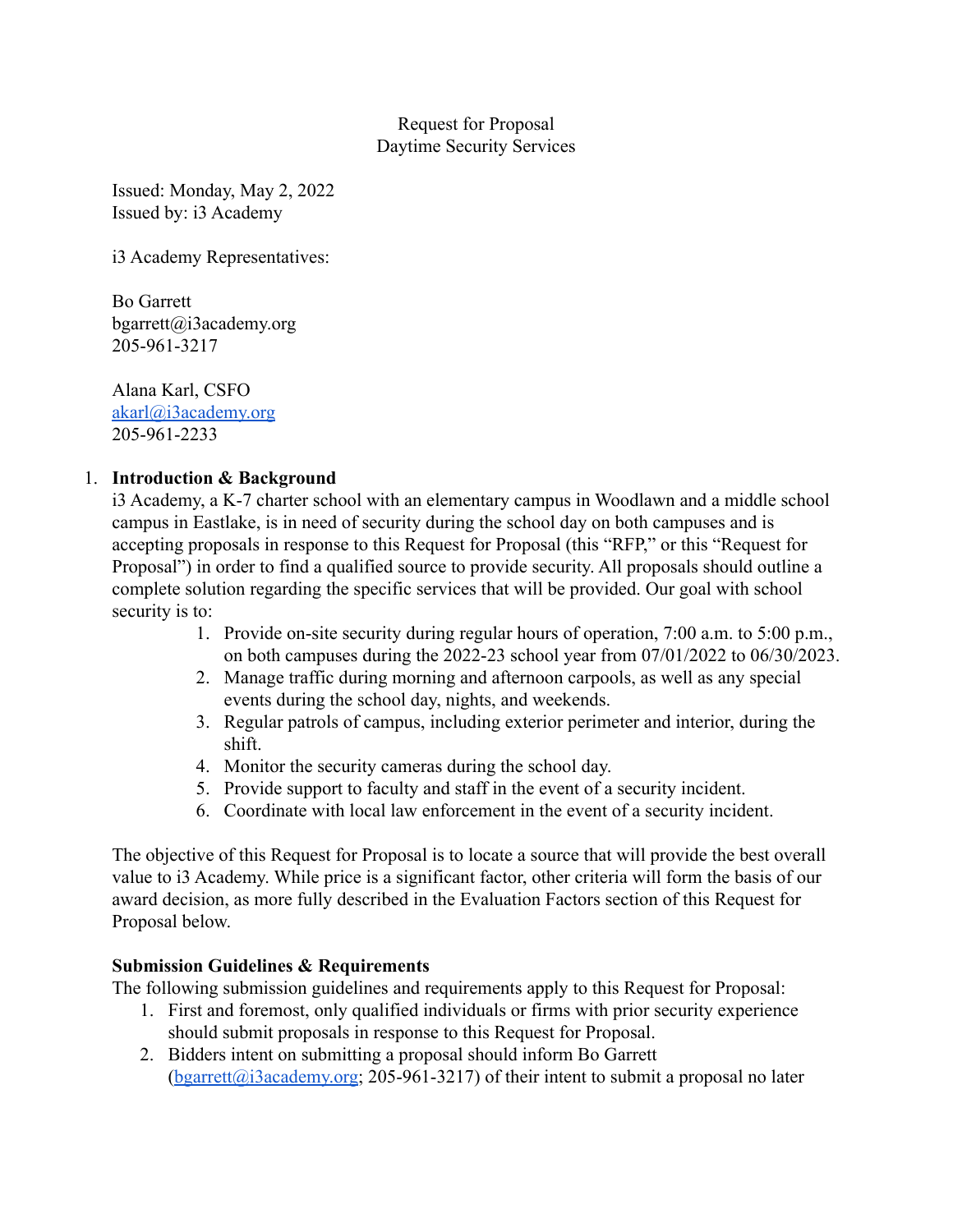than 5:00 p.m. CST 5/30/2022. **Proposals must be received by 5:00 p.m. CST Monday, May 30, 2022.**

- 3. Bidders must list at least three projects that are substantially similar to this project as part of their response, including references for each. Examples of work should be provided as well.
- 4. A technical proposal must be provided that is not more than three pages. This technical proposal must provide an overview of the proposed solution as well as descriptions of all key personnel performing the work. In addition, the technical proposal should provide proposed expectations of personnel and performance goals for personnel.
- 5. Proposals must describe a plan for background checks of all personnel and supervisors, including fingerprint check.
- 6. Proposals must describe a plan for all personnel and supervisors to be NASRO certified
- 7. A price proposal of not more than one page must be provided. This price proposal should indicate the overall fixed price for security services as well as hourly rates and an estimated total number of hours, should i3 Academy decide to award a contract on an hourly rate basis. (For purposes of calculating fixed price the school will require security for approximately 240 days during the 12-month period of the contract).
- 8. Proposals must be signed by a representative that is authorized to commit the bidder's company to the agreement.
- 9. If you have a standard set of terms and conditions, please submit them with your proposal. All terms and conditions will be subject to negotiation.
- 10. Proposals should be mailed to: the attention of Mr. Bo Garrett at i3 Academy's central office (1 55th Place S., Birmingham, AL 35212) and must be received prior to 5:00 p.m. on Monday, May 30, 2022 to be considered.
- 11. Proposals must remain valid for a period of 30 days.
- 12. i3 Academy anticipates selecting at least two individuals or firms to have more in-depth discussions with, and will make an award to one of these "down-selected" individuals or firms.

# **Project Description**

The purpose of this project is as follows:

It is imperative that our school's campuses are safe and secure. All stakeholders must feel safe, especially our students. We believe a uniformed school resource office (SRO) can provide the level of security that is necessary for our school to operate at the highest level and sustain a sense of safety for our students and their families. We are in need of a high quality security service to work alongside our faculty and staff to protect our students, their families, and our faculty and staff during the school day.

### **Description of Services**

We are in need of armed, daytime, on-site security. The personnel entrusted with this job will be responsible for the following:

- sustaining a visible presence throughout the day for the community
- managing traffic during students' arrival and departure
- complying with the school's expectations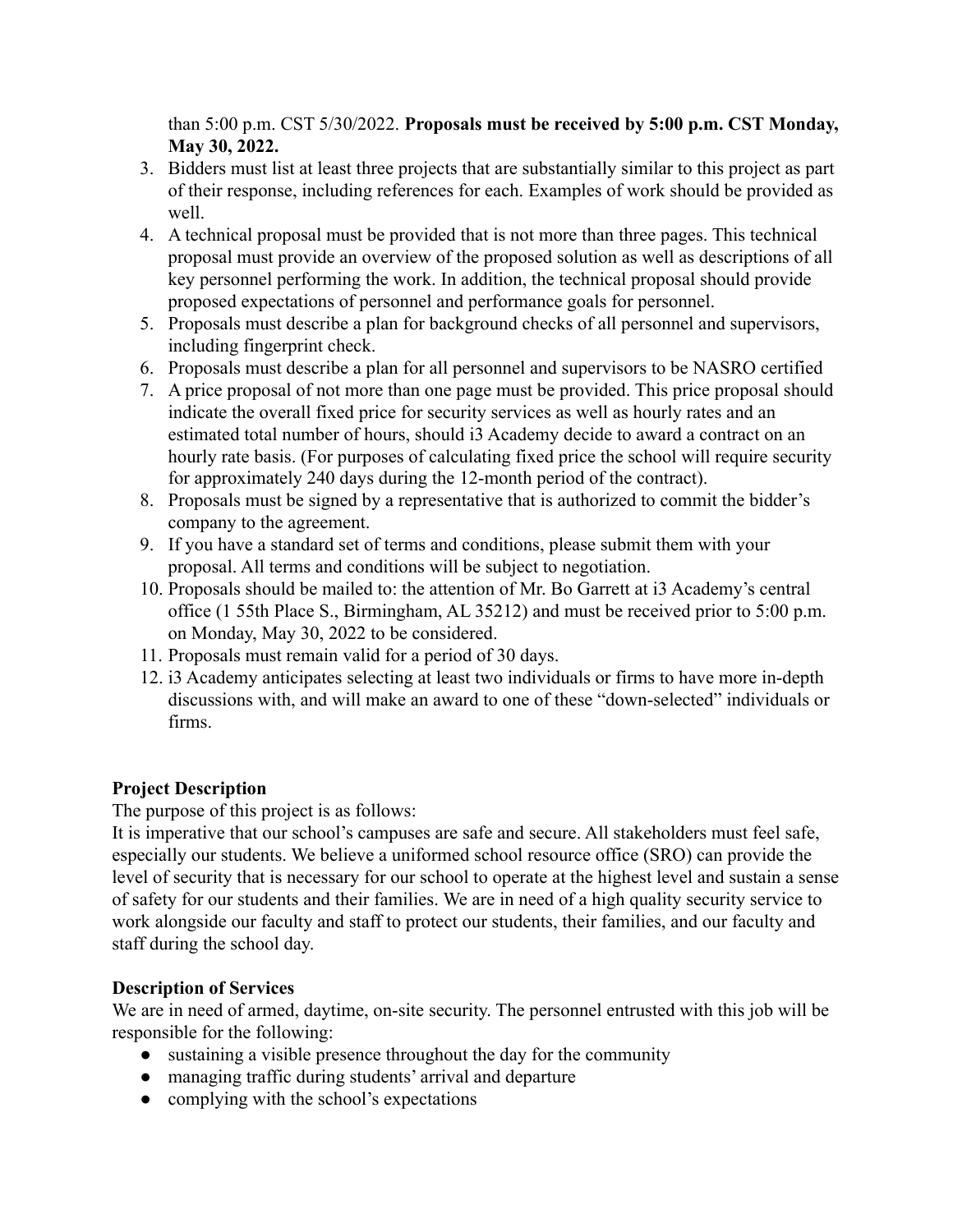- patrolling the campuses
- monitoring our security cameras
- communicating with administration throughout the day
- responding to disturbances on our campuses in a timely manner
- coordinating with local law enforcement as needed.

#### **Scope of Services**

The scope of the services necessary entails working with us to ensure that our building and grounds are secure and that our students, faculty, staff, and visitors are safe.

The successful bidder will be responsible for providing security services beginning at 7:00 a.m. July 1, 2022 through 5:00 p.m. June 30, 2023.

The criteria set forth below should be met to achieve successful completion of the project:

- 1. *Price* We aim to keep our security cost within local norms.
- 2. *Quality* It is our expectation that the security personnel will maintain a visible presence during the day, making routine patrols of the buildings and grounds as opposed to remaining stationary throughout a given shift.
- 3. *Experience* With two campuses, we have many moving parts. We are looking for experienced partners who have handled this level of security in the past.
- 4. *Reputation* We strive to partner with the most reputable security firms. Anyone who may come in direct contact with our students will be subject to a background check.

# **RFP & Project Timelines**

Request for Proposal Issuance: **Monday, May 2, 2022**

Notice of intent to submit: **no later than 5:00 p.m. on Monday, May 30, 2022**

Campus walk-throughs (by appointment): Thursday, May 5, 2022 at 9:00a or Thursday, May 12, 2022 at 9:00a.

Proposals: received **by 5:00 p.m. CST Monday, May 30, 2022**

Selection of Top Bidders/Notification to Unsuccessful Bidders: **Friday, June 3, 2022**

Start of Negotiation: **Monday, June 6, 2022**

Contract Award/Notification to Unsuccessful Bidder: **Friday, June 10, 2022**

The need-date for project commencement is July 1, 2022. Bidders may propose a date earlier or later, and will be evaluated accordingly.

# **Budget**

i3 Academy's budget for the project will be determined based on the proposals received.

# **Evaluation Factors**

i3 Academy will rate proposals based on the following factors, with cost being the most important factor:

- 1. Responsiveness to the requirements set forth in this Request for Proposal
- 2. Relevant past performance/experience
- 3. Cost